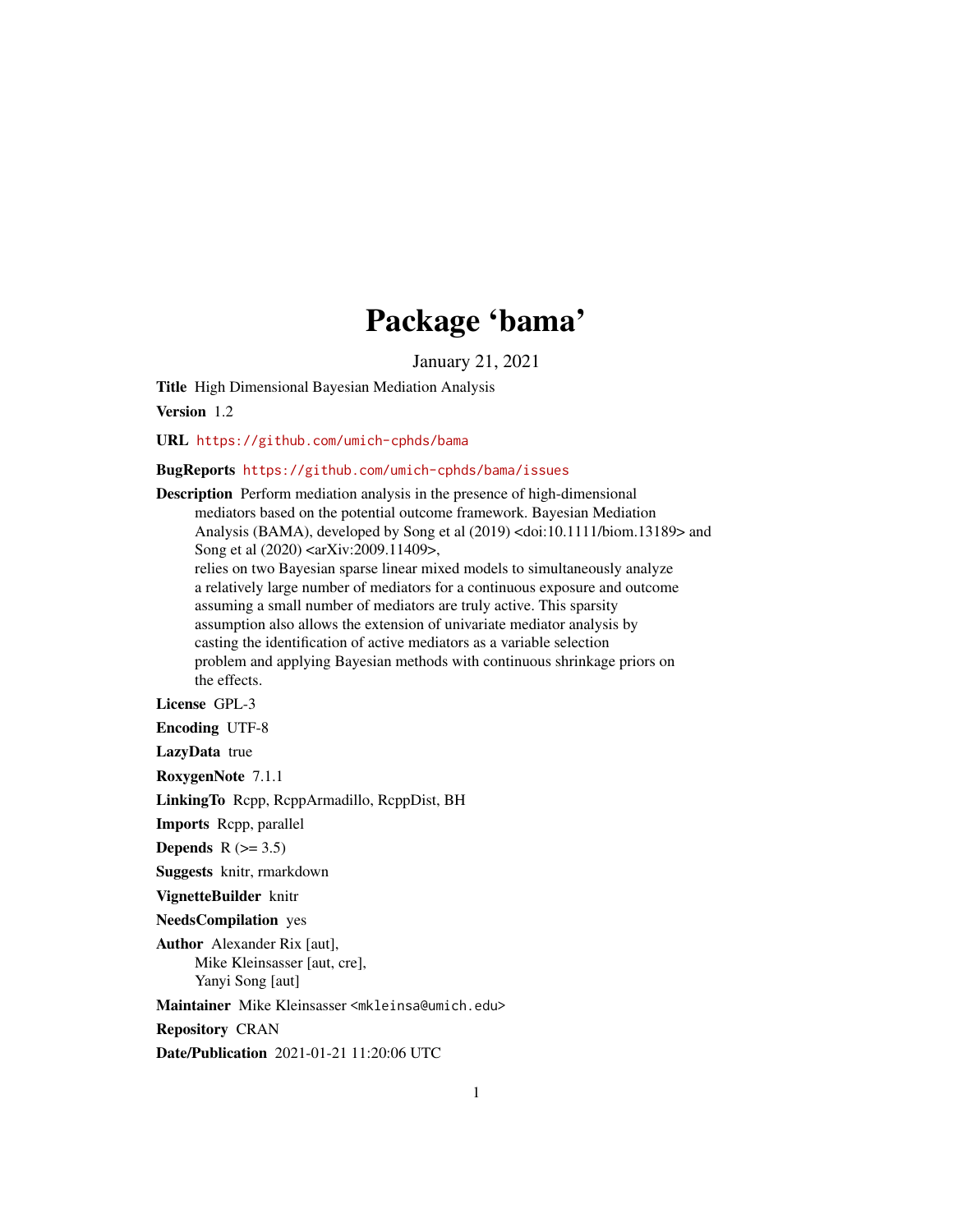### <span id="page-1-0"></span>R topics documented:

| Index | $\overline{12}$ |
|-------|-----------------|
|       |                 |
|       |                 |
|       |                 |
|       |                 |
|       |                 |
|       |                 |
|       |                 |

#### bama *Bayesian Mediation Analysis*

#### Description

bama is a Bayesian inference method that uses continuous shrinkage priors for high-dimensional Bayesian mediation analysis, developed by Song et al (2019, 2020). bama provides estimates for the regression coefficients as well as the posterior inclusion probability for ranking mediators.

#### Usage

```
bama(
 Y,
 A,
 M,
 C1,
 C2,
 method,
 burnin,
 ndraws,
 weights = NULL,inits = NULL,
 control = list(k = 2, lm0 = 1e-04, lm1 = 1, l = 1, lambda0 = 0.04, lambda1 = 0.2,
  lambda2 = 0.2, phi = 0.01, phi1 = 0.01, a0 = 0.01 * ncol(M), a1 = 0.05 * ncol(M), a2= 0.05 * \text{ncol(M)}, a3 = 0.89 * \text{ncol(M)},
  seed = NULL
)
```
#### Arguments

|    | Length n numeric outcome vector                                             |
|----|-----------------------------------------------------------------------------|
| A  | Length n numeric exposure vector                                            |
| M  | n x p numeric matrix of mediators of Y and A                                |
| C1 | n x nc1 numeric matrix of extra covariates to include in the outcome model  |
| C2 | n x nc2 numeric matrix of extra covariates to include in the mediator model |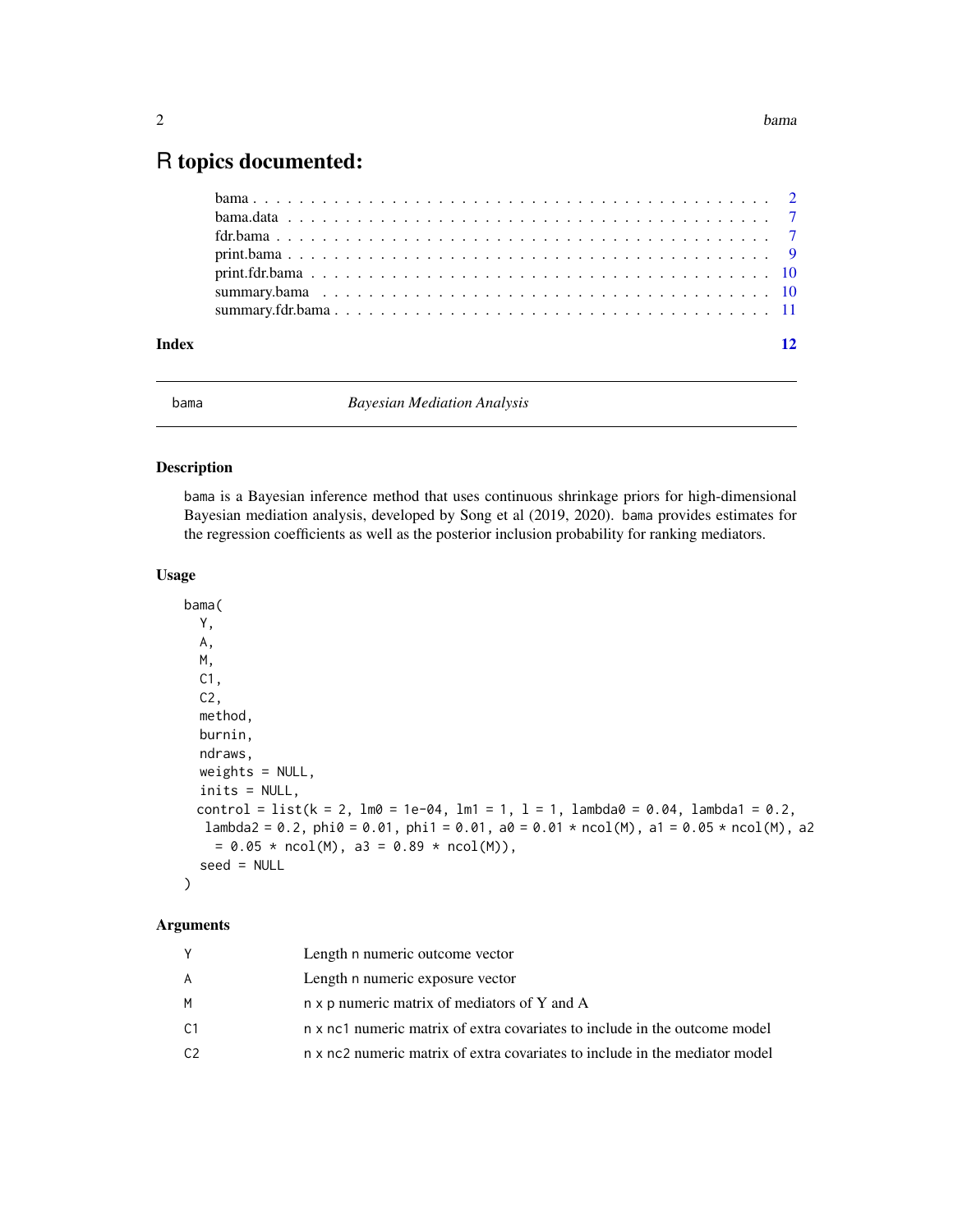#### bama 3

| method  | String indicating which method to use. Options are                                                                                                |
|---------|---------------------------------------------------------------------------------------------------------------------------------------------------|
|         | • "BSLMM" - mixture of two normal components; Song et al. 2019                                                                                    |
|         | • "PTG" - product threshold Gaussian prior; Song et al. 2020                                                                                      |
|         | • "GMM" - four-component Gaussian mixture prior; Song et al. 2020                                                                                 |
| burnin  | number of iterations to run the MCMC before sampling                                                                                              |
| ndraws  | number of draws to take from MCMC (includes burnin draws)                                                                                         |
| weights | Length n numeric vector of weights                                                                                                                |
| inits   | list of initial values for the Gibbs sampler. Options are                                                                                         |
|         | • beta.m - Length p numeric vector of initial beta.m in the outcome model.<br>See details for equation                                            |
|         | • alpha.a - Length p numeric vector of initial alpha. a in the mediator model.<br>See details for equation                                        |
| control | list of Gibbs algorithm control options. These include prior and hyper-prior<br>parameters. Options vary by method selection. If method = "BSLMM" |
|         | • k - Shape parameter prior for inverse gamma                                                                                                     |
|         | • lm0 - Scale parameter prior for inverse gamma for the small normal com-<br>ponents                                                              |
|         | • lm1 - Scale parameter prior for inverse gamma for the large normal compo-<br>nents                                                              |
|         | • 1 - Scale parameter prior for the other inverse gamma distributions                                                                             |
|         | If method = $"PTG"$                                                                                                                               |
|         | • lambda0 - threshold parameter for product of alpha.a and beta.m effect                                                                          |
|         | • lambda1 - threshold parameter for beta.m effect                                                                                                 |
|         | • lambda2 - threshold parameter for alpha.a effect                                                                                                |
|         | • ha - inverse gamma shape prior for sigma.sq.a                                                                                                   |
|         | · la - inverse gamma scale prior for sigma.sq.a                                                                                                   |
|         | • h1 - inverse gamma shape prior for sigma.sq.e                                                                                                   |
|         | · 11 - inverse gamma scale prior for sigma.sq.e                                                                                                   |
|         | • h2 - inverse gamma shape prior for sigma.sq.g                                                                                                   |
|         | • 12 - inverse gamma scale prior for sigma.sq.g                                                                                                   |
|         | • km - inverse gamma shape prior for tau.sq.b                                                                                                     |
|         | • Im - inverse gamma scale prior for tau.sq.b                                                                                                     |
|         | • kma - inverse gamma shape prior for tau.sq.a                                                                                                    |
|         | · lma - inverse gamma scale prior for tau.sq.a                                                                                                    |
|         | If $method = "GMM"$                                                                                                                               |
|         | • phi0 - prior beta.m variance                                                                                                                    |
|         | • phi1 - prior alpha.a variance                                                                                                                   |
|         | · a0 - prior count of non-zero beta.m and alpha.a effects                                                                                         |
|         | • al - prior count of non-zero beta.m and zero alpha.a effects                                                                                    |
|         | • a2 - prior count of zero beta.m and non-zero alpha.a effects                                                                                    |
|         | • a3 - prior count of zero beta.m and zero alpha.a effects                                                                                        |
|         |                                                                                                                                                   |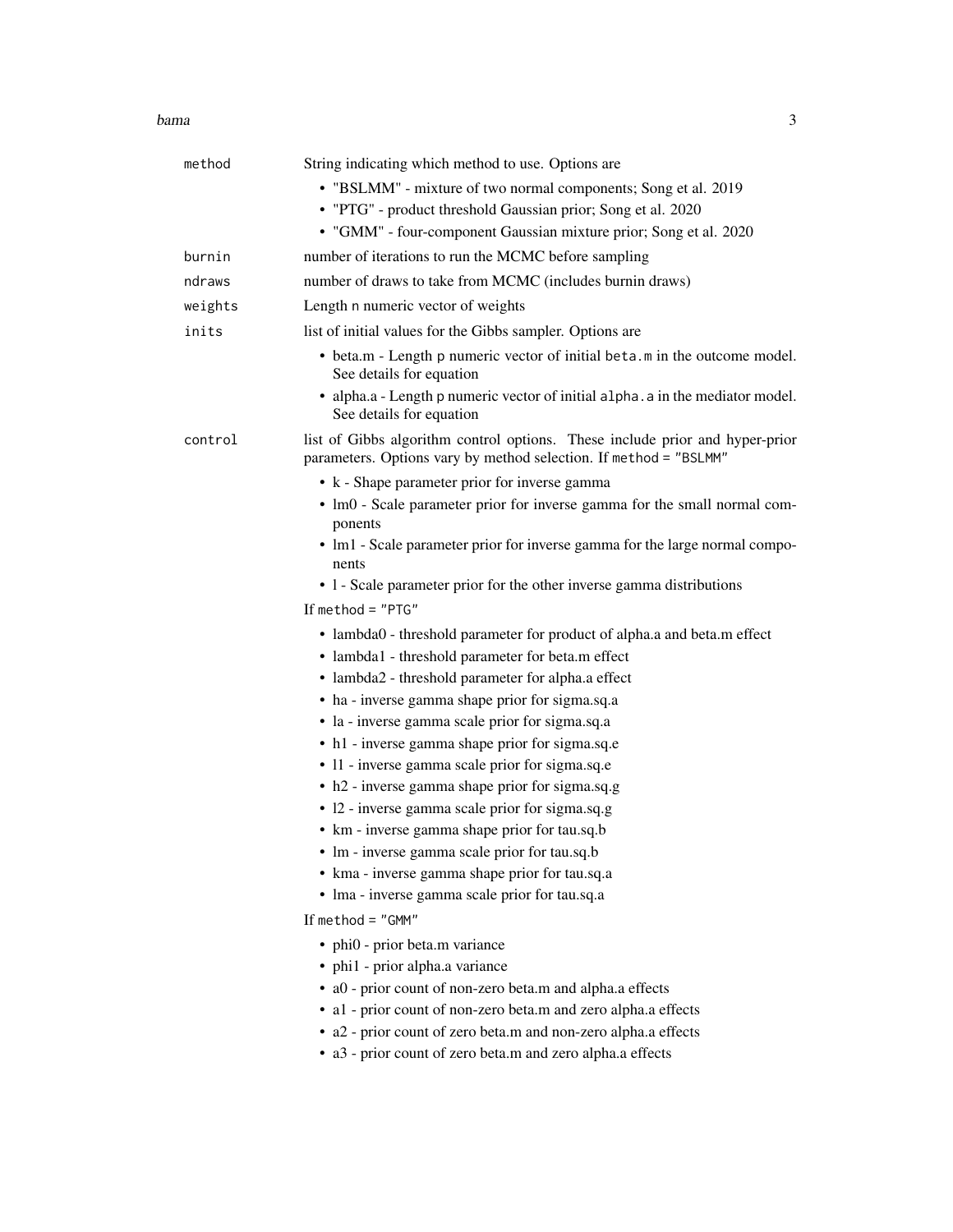|      | • na - inverse gamma snape prior for sigma.sq.a |
|------|-------------------------------------------------|
|      | • la - inverse gamma scale prior for sigma.sq.a |
|      | • h1 - inverse gamma shape prior for sigma.sq.e |
|      | • 11 - inverse gamma scale prior for sigma.sq.e |
|      | • h2 - inverse gamma shape prior for sigma.sq.g |
|      | • 12 - inverse gamma scale prior for sigma.sq.g |
| seed | numeric seed for GIBBS sampler                  |

• ha - inverse gamma shape prior for sigma.sq.a

#### Details

bama uses two regression models for the two conditional relationships,  $Y | A, M, C$  and  $M | A, C$ . For the outcome model, bama uses

$$
Y = M\beta_M + A * \beta_A + C * \beta_C + \epsilon_Y
$$

For the mediator model, bama uses the model

$$
M = A * \alpha_A + C * \alpha_C + \epsilon_M
$$

For high dimensional tractability, bama employs continuous Bayesian shrinkage priors to select mediators and makes the two following assumptions: First, it assumes that all the potential mediators contribute small effects in mediating the exposure-outcome relationship. Second, it assumes that only a small proportion of mediators exhibit large effects ("active" mediators). bama uses a Metropolis-Hastings within Gibbs MCMC to generate posterior samples from the model.

#### Value

If method = "BSLMM", then bama returns a object of type "bama" with 12 elements:

beta.m ndraws x p matrix containing outcome model mediator coefficients.

r1 ndraws x p matrix indicating whether or not each beta.m belongs to the larger normal component (1) or smaller normal component (0).

alpha.a ndraws x p matrix containing the mediator model exposure coefficients.

- $r3$  ndraws x p matrix indicating whether or not each alpha.a belongs to the larger normal component (1) or smaller normal component (0).
- beta.a Vector of length ndraws containing the beta.a coefficient.
- pi.m Vector of length ndraws containing the proportion of non zero beta.m coefficients.
- pi.a Vector of length ndraws containing the proportion of non zero alpha.a coefficients.
- sigma.m0 Vector of length ndraws containing the standard deviation of the smaller normal component for mediator-outcome coefficients (beta.m).
- sigma.m1 Vector of length ndraws containing standard deviation of the larger normal component for mediator-outcome coefficients (beta.m).
- sigma.ma0 Vector of length ndraws containing standard deviation of the smaller normal component for exposure-mediator coefficients (alpha.a).
- sigma.ma1 Vector of length ndraws containing standard deviation of the larger normal component for exposure-mediator coefficients (alpha.a).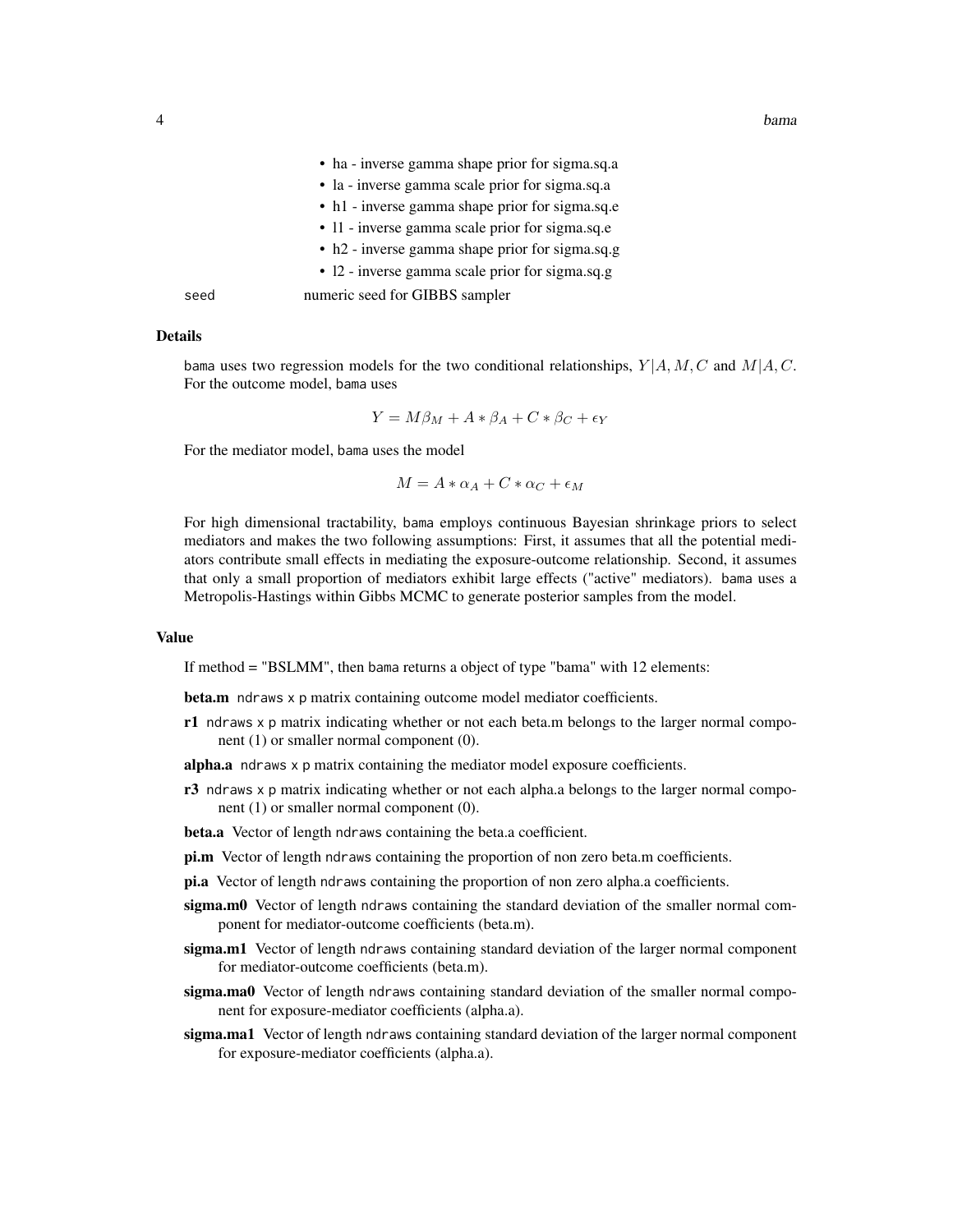call The R call that generated the output.

If method = "GMM", then bama returns a object of type "bama" with:

beta.m ndraws x p matrix containing outcome model mediator coefficients.

alpha.a ndraws x p matrix containing the mediator model exposure coefficients.

**betam\_member** ndraws x p matrix of 1's and 0's where item  $= 1$  only if beta.m is non-zero.

**alphaa\_member** ndraws x p matrix of 1's and 0's where item  $= 1$  only if alpha.a is non-zero.

- alpha.c ndraws  $x$  (q2 + p) matrix containing alpha\_c coefficients. Since alpha.c is a matrix of dimension q2 x p, the draws are indexed as alpha\_c(w, j) = w  $*$  p + j
- **beta.c** ndraws x q1 matrix containing beta c coefficients. Since beta.c is a matrix of dimension q1 x p

beta.a Vector of length ndraws containing the beta.a coefficient.

sigma.sq.a Vector of length ndraws variance of beta.a effect

sigma.sq.e Vector of length ndraws variance of outcome model error

sigma.sq.g Vector of length ndraws variance of mediator model error

If method = "PTG", then bama returns a object of type "bama" with:

beta.m ndraws x p matrix containing outcome model mediator coefficients.

alpha.a ndraws x p matrix containing the mediator model exposure coefficients.

- alpha.c ndraws x  $(q2 + p)$  matrix containing alpha\_c coefficients. Since alpha.c is a matrix of dimension q2 x p, the draws are indexed as alpha\_c(w, j) = w  $*$  p + j
- beta.c ndraws x q1 matrix containing beta\_c coefficients. Since beta.c is a matrix of dimension q1 x p

**betam\_member** ndraws  $x$  p matrix of 1's and 0's where item  $= 1$  only if beta.m is non-zero.

**alphaa\_member** ndraws x p matrix of 1's and 0's where item  $= 1$  only if alpha.a is non-zero.

beta.a Vector of length ndraws containing the beta.a coefficient.

sigma.sq.a Vector of length ndraws variance of beta.a effect

sigma.sq.e Vector of length ndraws variance of outcome model error

sigma.sq.g Vector of length ndraws variance of mediator model error

#### References

Song, Y, Zhou, X, Zhang, M, et al. Bayesian shrinkage estimation of high dimensional causal mediation effects in omics studies. Biometrics. 2019; 1-11. doi: [10.1111/biom.13189](https://doi.org/10.1111/biom.13189)

Song, Yanyi, Xiang Zhou, Jian Kang, Max T. Aung, Min Zhang, Wei Zhao, Belinda L. Needham et al. "Bayesian Sparse Mediation Analysis with Targeted Penalization of Natural Indirect Effects." arXiv preprint arXiv:2008.06366 (2020).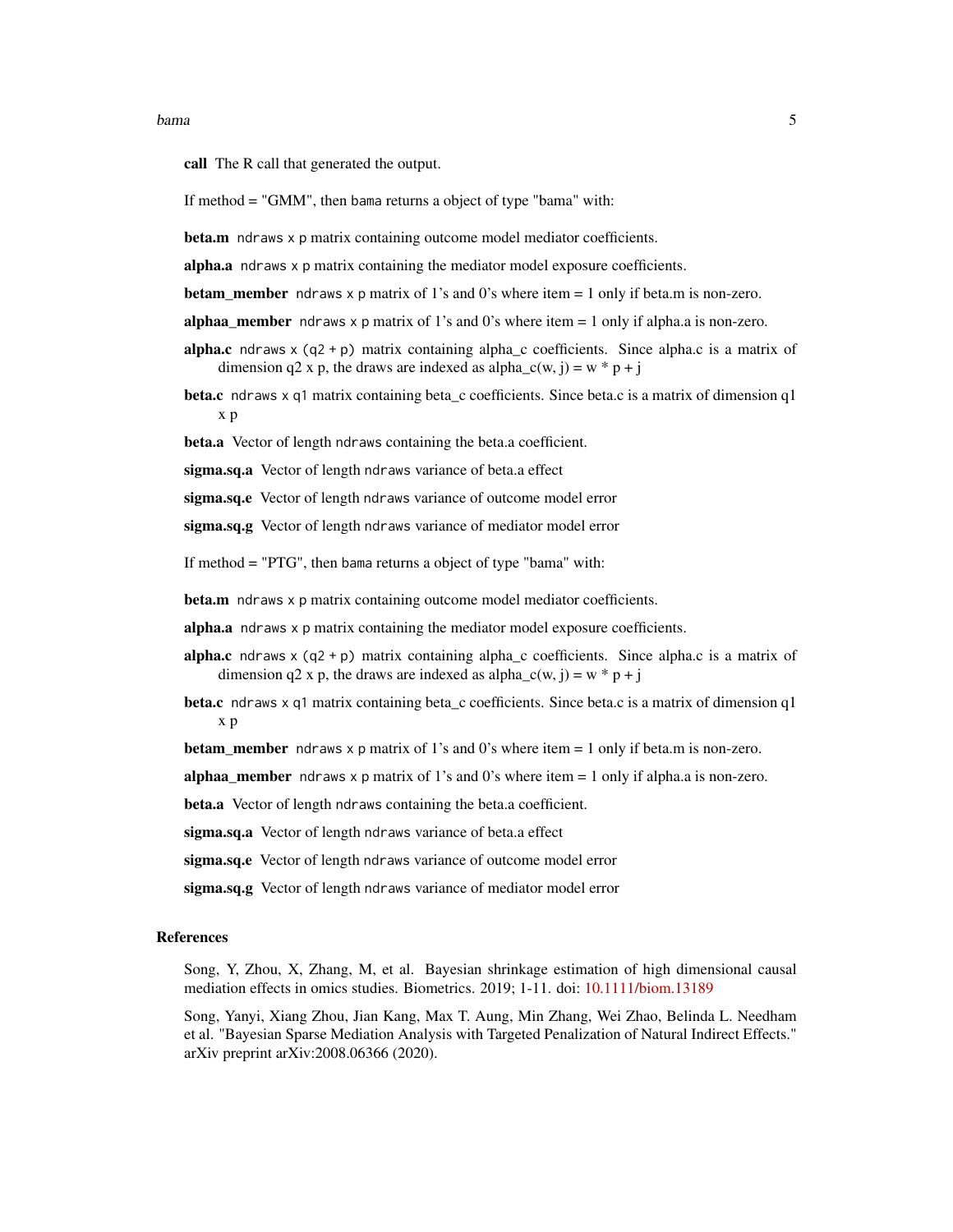#### Examples

```
library(bama)
Y <- bama.data$y
A <- bama.data$a
# grab the mediators from the example data.frame
M <- as.matrix(bama.data[, paste0("m", 1:100)], nrow(bama.data))
# We just include the intercept term in this example as we have no covariates
C1 <- matrix(1, 1000, 1)
C2 <- matrix(1, 1000, 1)
beta.m <- rep(0, 100)
alpha.a \leq rep(0, 100)
out \le bama(Y = Y, A = A, M = M, C1 = C1, C2 = C2, method = "BSLMM", seed = 1234,
            burnin = 1000, ndraws = 1100, weights = NULL, inits = NULL,
            control = list(k = 2, lm0 = 1e-04, lm1 = 1, l = 1))# The package includes a function to summarise output from 'bama'
summary <- summary(out)
head(summary)
# Product Threshold Gaussian
ptgmod = bama(Y = Y, A = A, M = M, C1 = C1, C2 = C2, method = "PTG", seed = 1234,
              burnin = 1000, ndraws = 1100, weights = NULL, inits = NULL,
              control = list(lambda = 0.04, lambda1 = 0.2, lambda2 = 0.2))mean(ptgmod$beta.a)
apply(ptgmod$beta.m, 2, mean)
apply(ptgmod$alpha.a, 2, mean)
apply(ptgmod$betam_member, 2, mean)
apply(ptgmod$alphaa_member, 2, mean)
# Gaussian Mixture Model
gmmmod = bama(Y = Y, A = A, M = M, C1 = C1, C2 = C2, method = "GMM", seed = 1234,
              burnin = 1000, ndraws = 1100, weights = NULL, inits = NULL,
              control = list(phi = 0.01, phi = 0.01)mean(gmmmod$beta.a)
apply(gmmmod$beta.m, 2, mean)
apply(gmmmod$alpha.a, 2, mean)
mean(gmmmod$sigma.sq.a)
mean(gmmmod$sigma.sq.e)
mean(gmmmod$sigma.sq.g)
```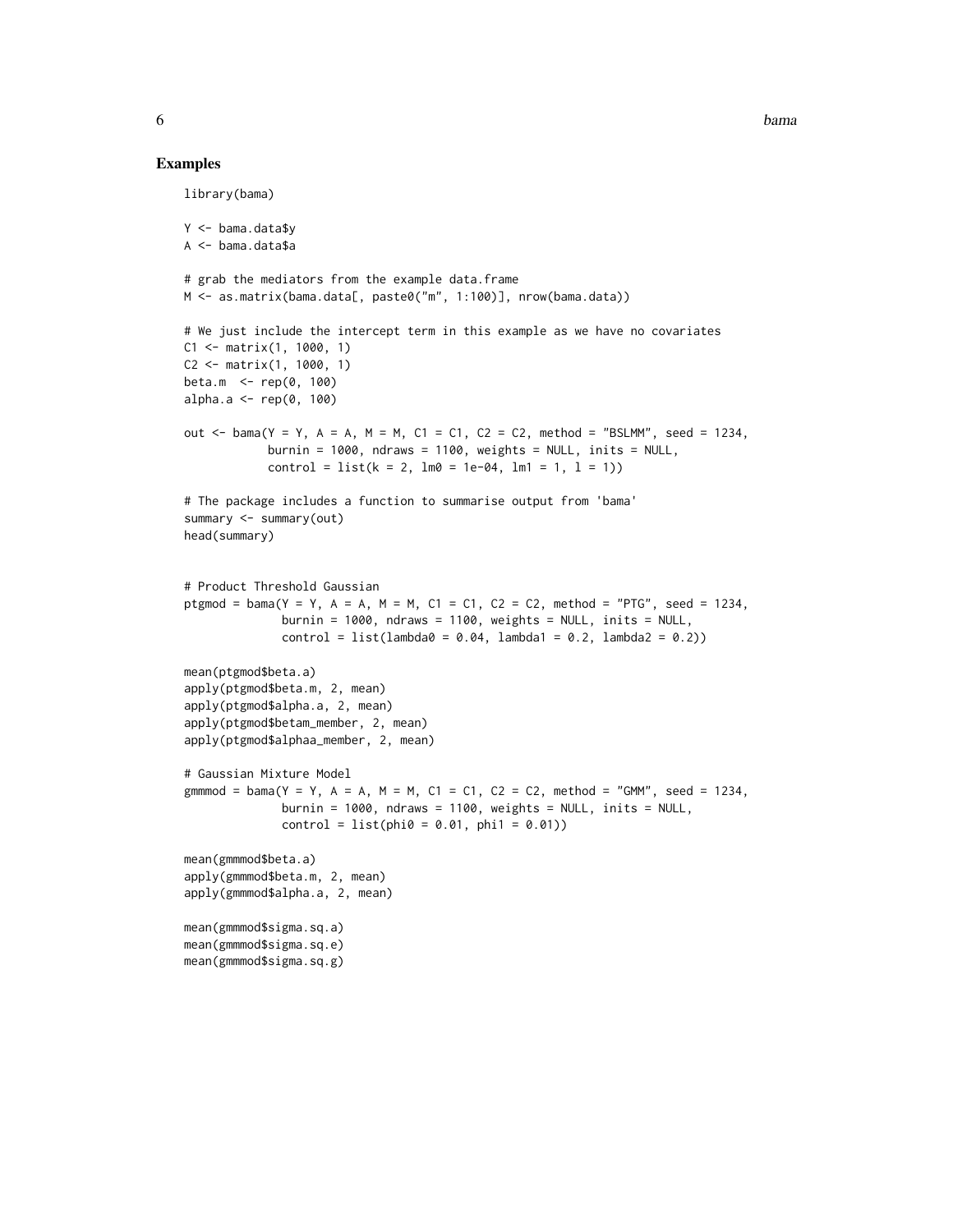<span id="page-6-0"></span>

#### Description

Synthetic example data for bama

#### Usage

bama.data

#### Format

A data.frame with 1000 observations on 102 variables:

y Numeric response variable.

a Numeric exposure variable.

m[1-100 ] Numeric mediator variables

fdr.bama *Bayesian Mediation Analysis Controlling For False Discovery*

#### Description

fdr.bama uses the permutation test to estimate the null PIP distribution for each mediator and determines a threshold (based off of the fdr parameter) for significance.

#### Usage

```
fdr.bama(
 Y,
 A,
 M,
 C1,
 C2,
 beta.m,
  alpha.a,
 burnin,
  ndraws,
 weights = NULL,npermutations = 200,
  fdr = 0.1,
  k = 2,lm0 = 1e-04,lm1 = 1,
```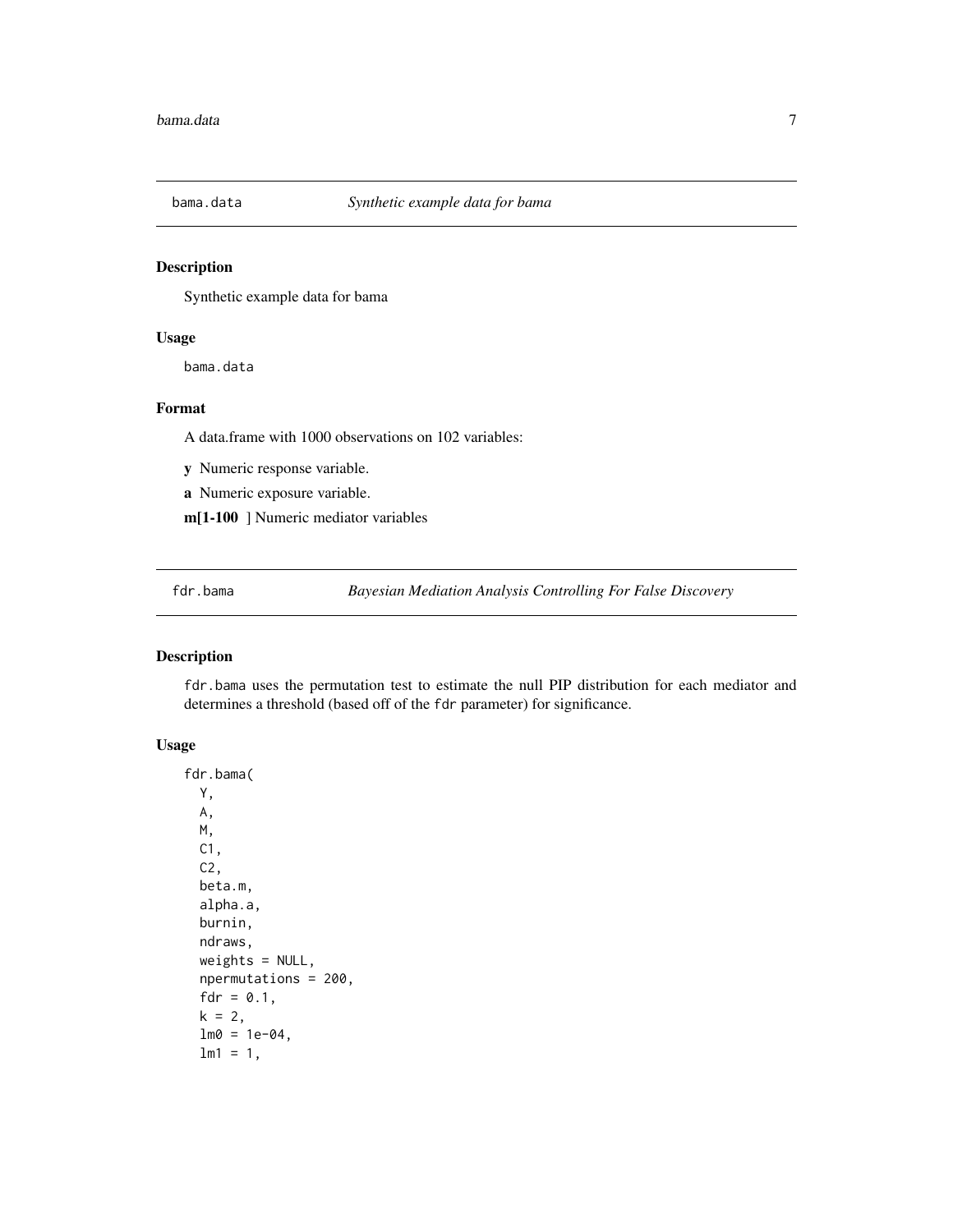```
1 = 1,
 mc.cores = 1,
  type = "PSOCK"
)
```
#### Arguments

| Y              | Length n numeric outcome vector                                                                                                                                     |
|----------------|---------------------------------------------------------------------------------------------------------------------------------------------------------------------|
| A              | Length n numeric exposure vector                                                                                                                                    |
| M              | n x p numeric matrix of mediators of Y and A                                                                                                                        |
| C <sub>1</sub> | n x nc1 numeric matrix of extra covariates to include in the outcome model                                                                                          |
| C <sub>2</sub> | n x nc2 numeric matrix of extra covariates to include in the mediator model                                                                                         |
| beta.m         | Length p numeric vector of initial beta. m in the outcome model                                                                                                     |
| alpha.a        | Length p numeric vector of initial alpha. a in the mediator model                                                                                                   |
| burnin         | Number of iterations to run the MCMC before sampling                                                                                                                |
| ndraws         | Number of draws to take from MCMC after the burnin period                                                                                                           |
| weights        | Length n numeric vector of weights                                                                                                                                  |
| npermutations  | The number of permutations to generate while estimating the null pip distribu-<br>tion. Default is 200                                                              |
| fdr            | False discovery rate. Default is 0.1                                                                                                                                |
| k              | Shape parameter prior for inverse gamma. Default is 2.0                                                                                                             |
| lm0            | Scale parameter prior for inverse gamma for the small normal components. De-<br>fault is 1e-4                                                                       |
| lm1            | Scale parameter prior for inverse gamma for the large normal components. De-<br>fault is 1.0                                                                        |
| 1              | Scale parameter prior for the other inverse gamma distributions. Default is 1.0                                                                                     |
| mc.cores       | The number of cores to use while running fdr. bama. fdr. bama uses the parallel<br>package for parallelization, so see that for more information. Default is 1 core |
| type           | Type of cluster to make when mc. cores > 1. See makeCluster in the parallel<br>package for more details. Default is "PSOCK"                                         |

#### Value

fdr.bama returns a object of type "fdr.bama" with 5 elements:

bama.out Output from the bama run.

pip.null A p x npermutations matrices containing the estimated null PIP distribution for each mediator.

threshold The cutoff significance threshold for each PIP controlling for the false discovery rate.

fdr The false discovery rate used to calculate threshold.

call The R call that generated the output.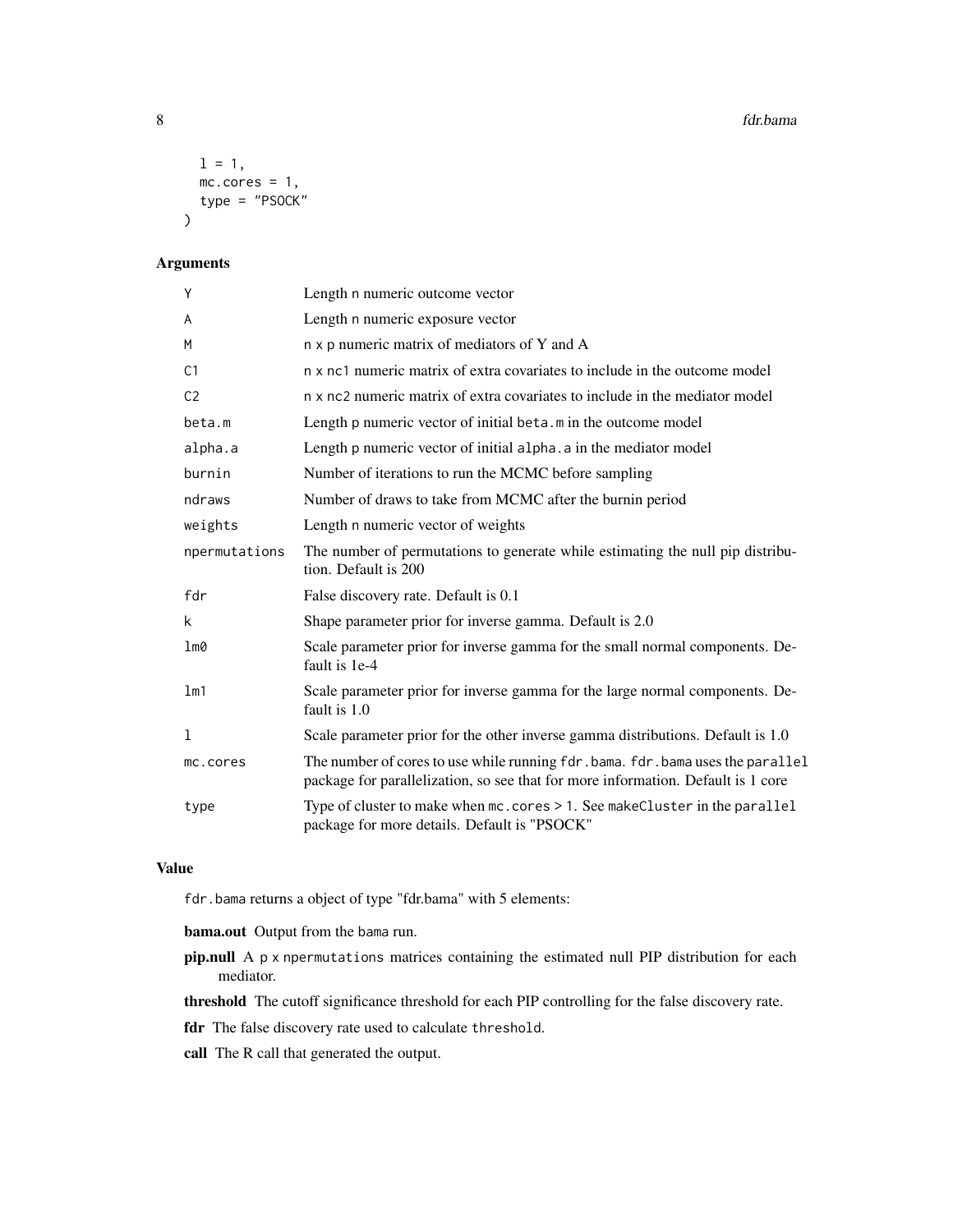#### <span id="page-8-0"></span>print.bama 9

#### Author(s)

Alexander Rix

#### References

Song, Y, Zhou, X, Zhang, M, et al. Bayesian shrinkage estimation of high dimensional causal mediation effects in omics studies. Biometrics. 2019; 1-11. doi: [10.1111/biom.13189](https://doi.org/10.1111/biom.13189)

#### Examples

```
library(bama)
Y <- bama.data$y
A <- bama.data$a
# grab the mediators from the example data.frame
M <- as.matrix(bama.data[, paste0("m", 1:100)], nrow(bama.data))
# We just include the intercept term in this example as we have no covariates
C1 <- matrix(1, 1000, 1)
C2 <- matrix(1, 1000, 1)
beta.m <- rep(0, 100)
alpha.a <- rep(0, 100)
set.seed(12345)
out <- fdr.bama(Y, A, M, C1, C2, beta.m, alpha.a, burnin = 100,
                ndraws = 120, npermutations = 10)
# The package includes a function to summarise output from 'fdr.bama'
summary(out)
```
print.bama *Printing bama objects*

#### Description

Print a bama object.

#### Usage

## S3 method for class 'bama'  $print(x, \ldots)$ 

#### Arguments

|   | An object of class 'bama'.                                       |
|---|------------------------------------------------------------------|
| . | Additional arguments to pass to print.data.frame or summary.bama |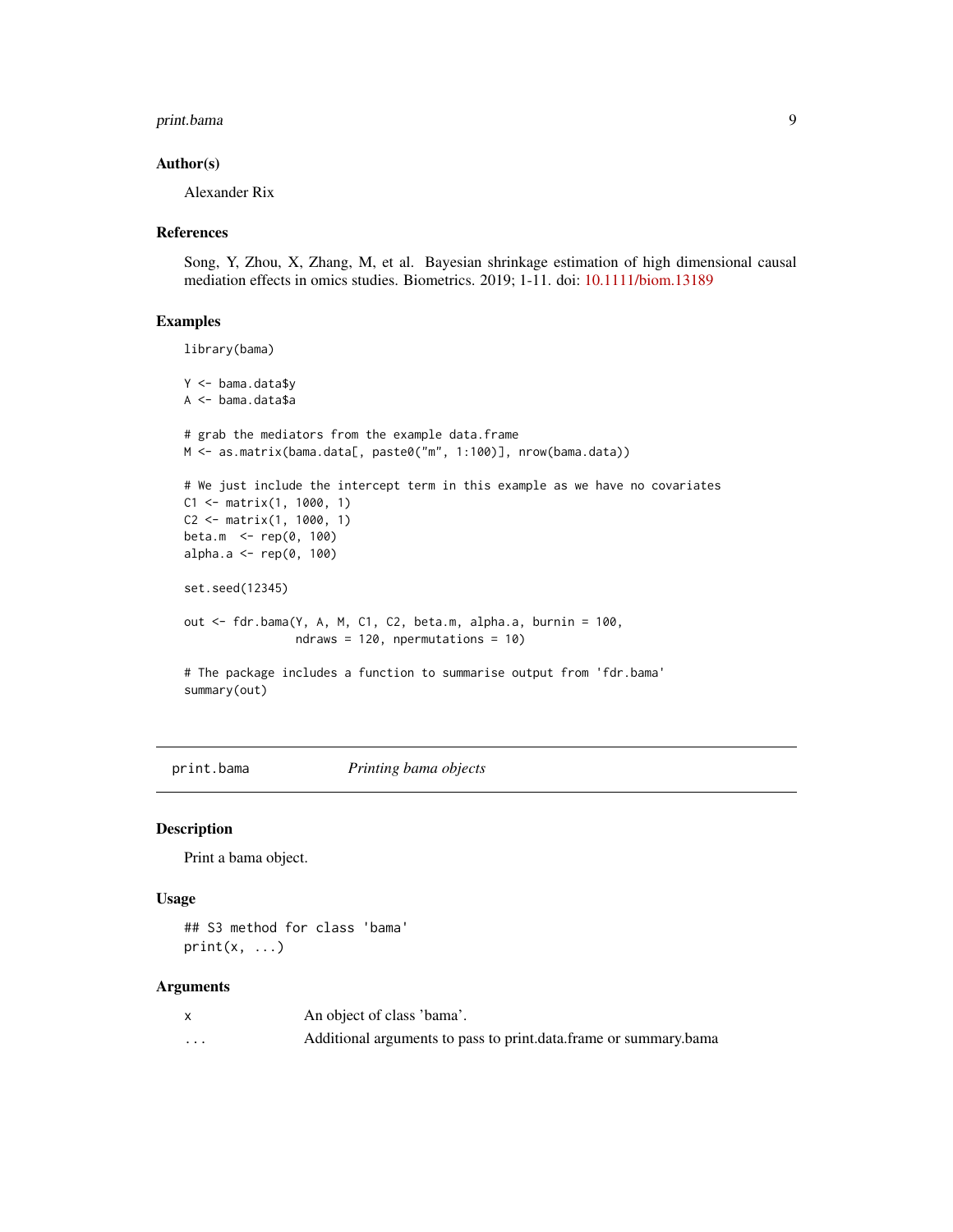<span id="page-9-0"></span>print.fdr.bama *Printing bama objects*

#### Description

Print a bama object.

#### Usage

## S3 method for class 'fdr.bama'  $print(x, \ldots)$ 

#### Arguments

|                         | An object of class 'bama'.                                       |
|-------------------------|------------------------------------------------------------------|
| $\cdot$ $\cdot$ $\cdot$ | Additional arguments to pass to print.data.frame or summary.bama |
|                         |                                                                  |

summary.bama *Summarize objects of type "bama"*

#### Description

summary.bama summarizes the 'beta.m' estimates from bama and generates an overall estimate, credible interval, and posterior inclusion probability.

#### Usage

## S3 method for class 'bama' summary(object, rank = F, ci =  $c(0.025, 0.975), ...$ )

#### Arguments

| object    | An object of class "bama".                                                                                                                                           |
|-----------|----------------------------------------------------------------------------------------------------------------------------------------------------------------------|
| rank      | Whether or not to rank the output by posterior inclusion probability. Default is<br>TRUE.                                                                            |
| сi        | The credible interval to calculate, ci should be a length 2 numeric vector speci-<br>fying the upper and lower bounds of the CI. By default, $ci = c(0.025, .975)$ . |
| $\ddotsc$ | Additional optional arguments to summary                                                                                                                             |

#### Value

A data.frame with 4 elements. The beta.m estimates, the estimates' *credible* interval (which by default is 95\ inclusion probability (pip) of each 'beta.m'.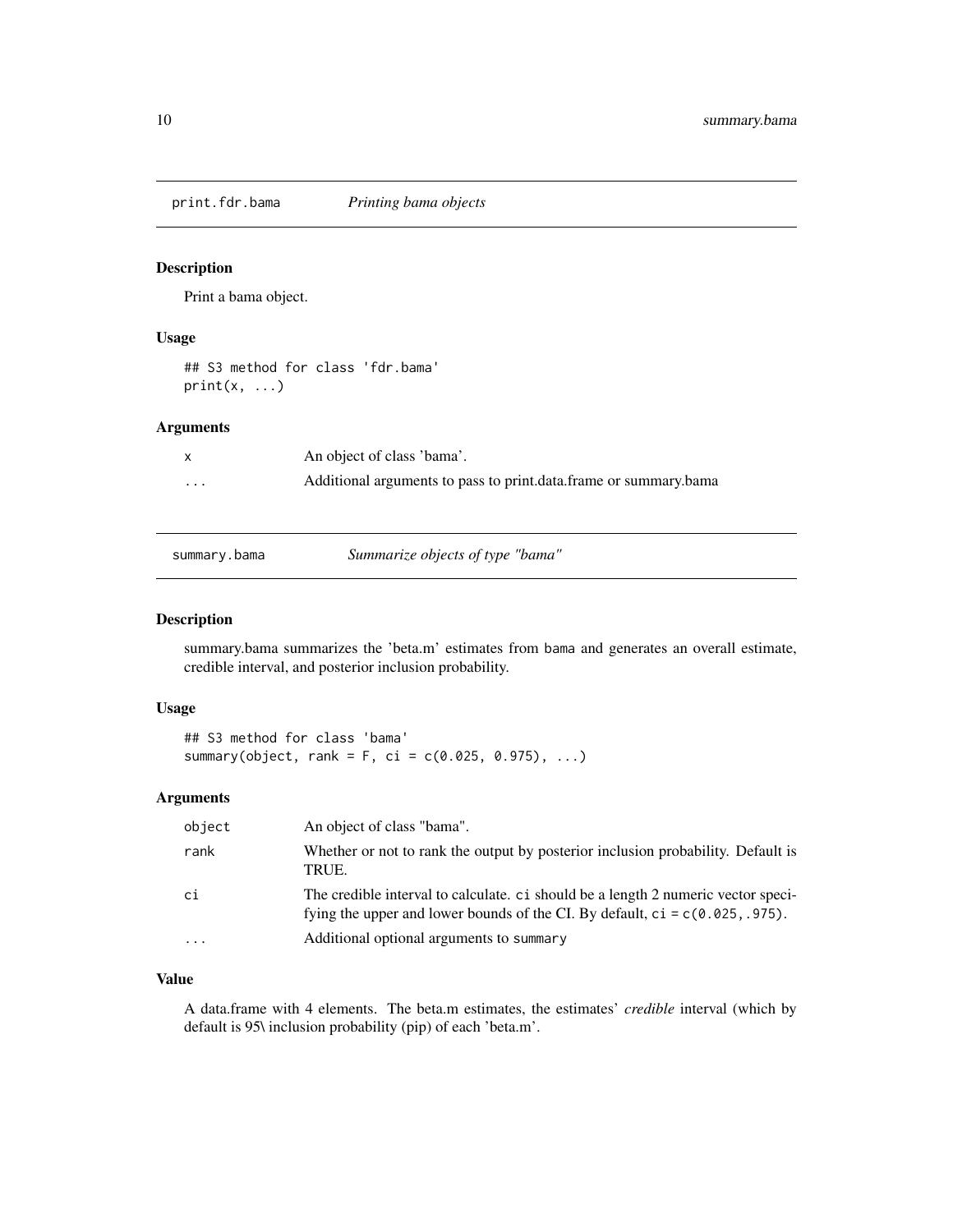<span id="page-10-0"></span>summary.fdr.bama *Summarize objects of type "fdr.bama"*

#### Description

summary.fdr.bama summarizes the beta.m estimates from fdr.bama and for each mediator generates an overall estimate, credible interval, posterior inclusion probability (PIP), and PIP threshold for significance controlling for the specified false discovery rate (FDR).

#### Usage

```
## S3 method for class 'fdr.bama'
summary(
  object,
  rank = F,
  ci = c(0.025, 0.975),
  fdr = object$fdr,
  filter = T,
  ...
\mathcal{L}
```
#### Arguments

| object | An object of class "bama".                                                                                                                                           |
|--------|----------------------------------------------------------------------------------------------------------------------------------------------------------------------|
| rank   | Whether or not to rank the output by posterior inclusion probability. Default is<br>TRUE.                                                                            |
| ci     | The credible interval to calculate. ci should be a length 2 numeric vector speci-<br>fying the upper and lower bounds of the CI. By default, $ci = c(0.025, .975)$ . |
| fdr    | False discovery rate. By default, it is set to whatever the fdr of object is.<br>However, it can be changed to recalculate the PIP cutoff threshold.                 |
| filter | Whether or not to filter out mediators with PIP less than the PIP threshold.                                                                                         |
|        | Additional optional arguments to summary                                                                                                                             |

#### Value

A data.frame with 4 elements. The beta.m estimates, the estimates' *credible* interval (which by default is 95\ inclusion probability (pip) of each 'beta.m'.